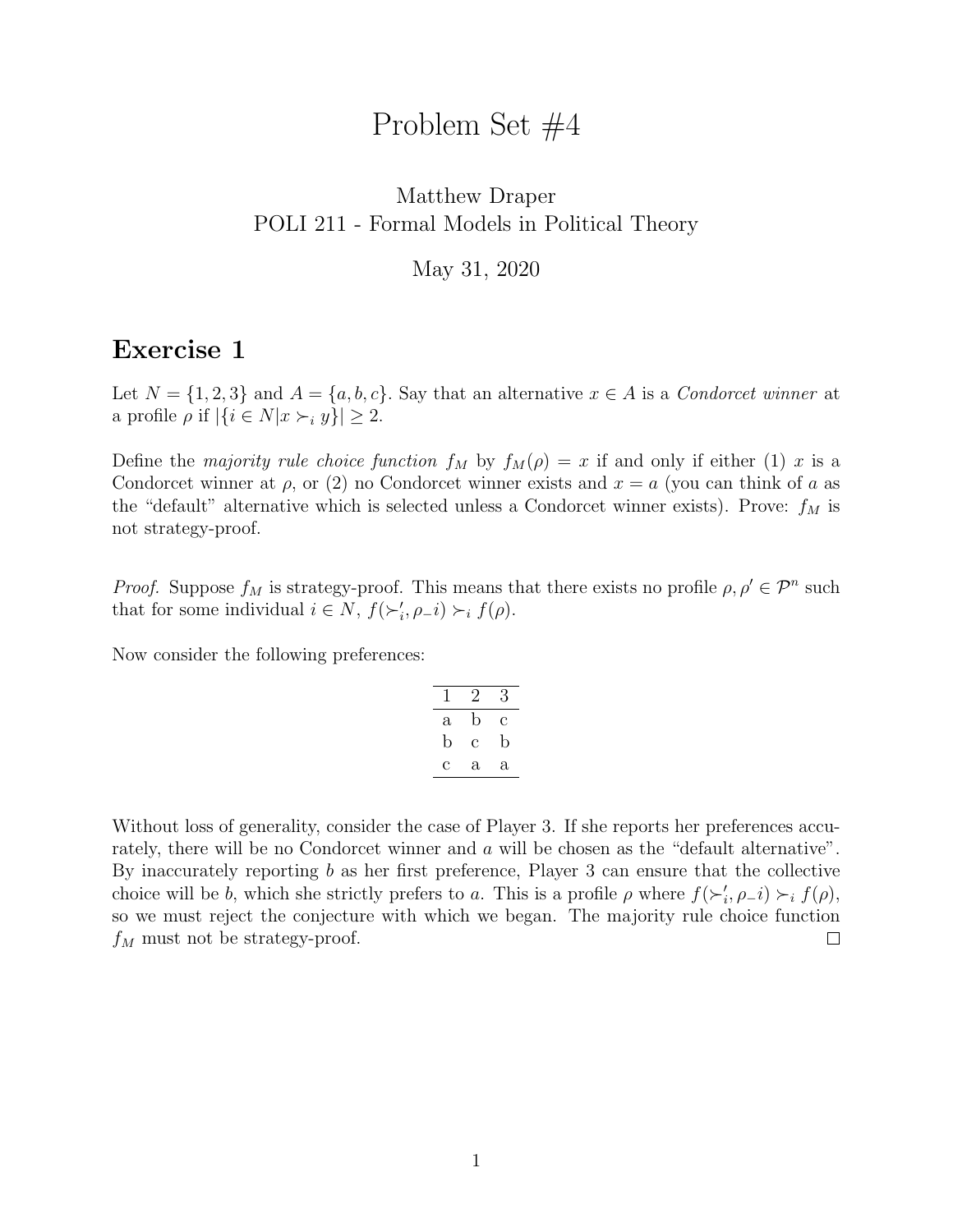### Exercise 2

Say that a soical choice function is Pareto efficient if for any profile  $\rho \in \mathcal{P}^n$  and any two alternatives  $x, y \in A$ , if  $x \succ_i y$  for all  $i \in N$ , then  $f(\rho) \neq y$ . Define the *range* of a social choice function f as the following set:  $f(\mathcal{P}^n) := \{x \in A | f(\rho) = x \text{ for some } \rho \in \mathcal{P}^n\}.$ 

Assume  $|A| \geq 3$  and prove that if f is Pareto efficient, then  $|f(\mathcal{P}^n)| \geq 3$ .

*Proof.* Suppose that f is Pareto efficient. This implies that if all players strictly prefer x to y under a profile  $\rho$ , f cannot return y (stated generally, if all players prefer one alternative to another, the social choice function cannot return the alternative they do not prefer). Assume three alternatives,  $\{x, y, z\} \in A$ . We wish to prove that the range of f will be at least 3. That is equivalent to saying that the function has "full range," in the sense that for any alternative x, there exists some collection of revealed preferences  $\rho$  such that  $f(\rho) = x$ <sup>[1](#page-0-0)</sup>

Using the three alternatives  $\{x, y, z\} \in A$ , we must now show that there exist three profiles  $\rho \in \mathcal{P}^n$  where the social choice function f selects each of the alternatives  $\{x, y, z\}$  without violating Pareto efficiency. This condition means that in each case, there will be no alternative to the social choice produced by  $f$  which the players will strictly prefer. Taking the cases in turn, consider the following conjectured preferences  $(\rho^*)$ :

$$
\begin{array}{c|cc}\n1 & 2 & 3 \\
\hline\nx & x & z \\
y & y & y \\
z & z & x \\
\hline\n\end{array}
$$

In this case, there are no alternatives in A such that  $x \succ_i y$  for all  $i \in N$ . Notice that when applied to these preferences,  $f$  returns the social choice of  $x$ . Recall that we defined the range of a social choice function f as the count of alternatives x for which there exists some collection of revealed preferences  $\rho$  such that  $f(\rho) = x$ . If we apply f to the conjectured  $\rho^*$ , it will return x. Because  $y \nless i x$  by all players, f is Pareto efficient and x is part of the function's range. It is trivial to repeat this exercise for y and z, showing that  $|f(\mathcal{P}^n)|$  is at least 3.

 $\Box$ 

<sup>&</sup>lt;sup>1</sup>This property of restricting a function's codomain to the image of its domain is known as a "surjection" (see also "onto").